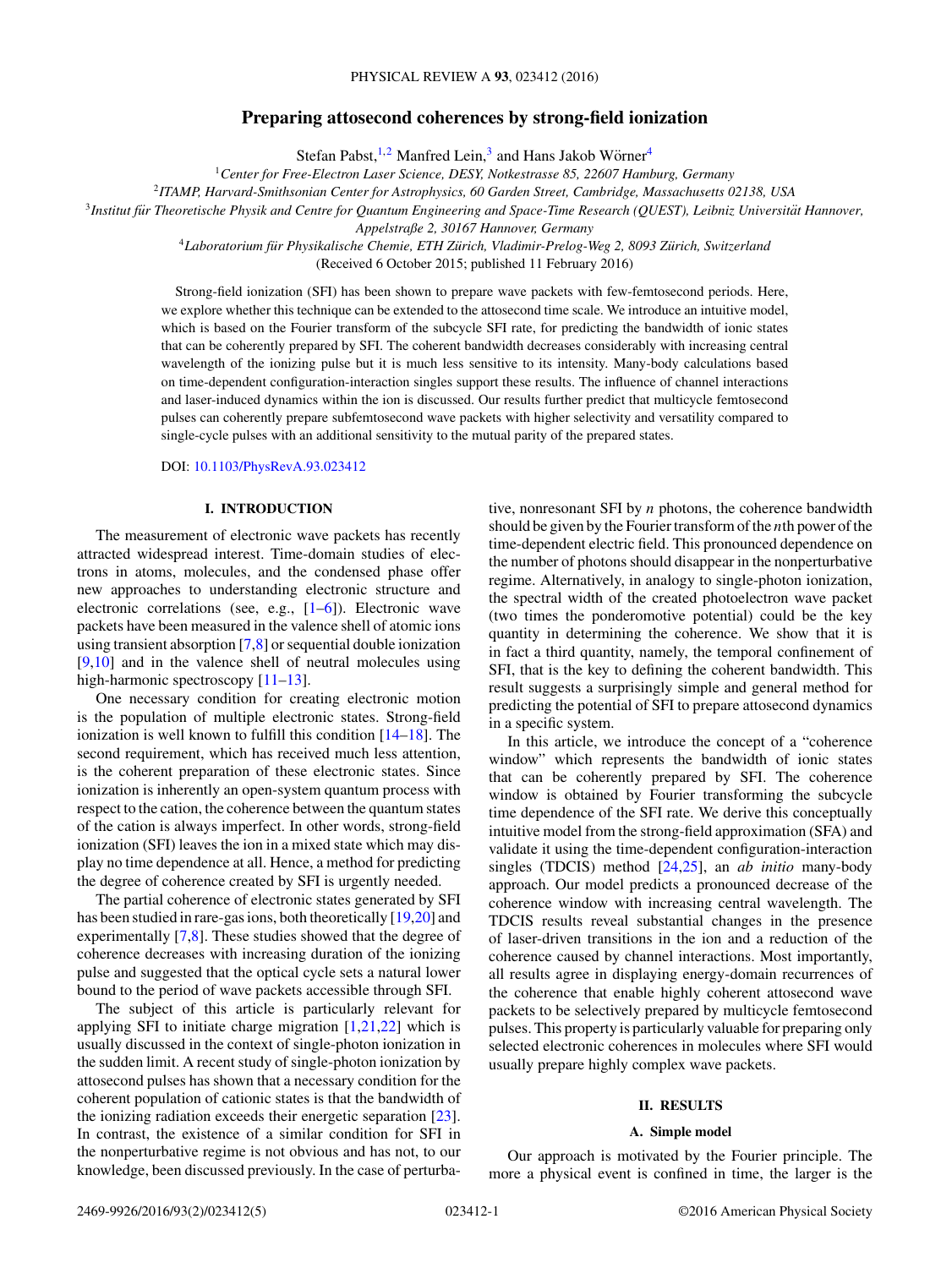<span id="page-1-0"></span>

FIG. 1. (a) Electric field of a 6.3 fs pulse centered at 800 nm and nonadiabatic SFI rate for a peak intensity of 10<sup>14</sup> W*/*cm2, ionization energy of 12.1 eV, and angular momentum quantum numbers  $\ell = 1$  and  $m = 0$ . (b) Fourier-transform amplitude of the full SFI rate (solid blue line) or the SFI rate restricted to the window shown in (a) (green dashed line). The dotted blue line shows the degree of coherence *C* between the ground state and an excited state with  $I_p = 12.1 \text{ eV} + \Delta E$  as a function of  $\Delta E$ , calculated according to Eqs. [\(3\)](#page-2-0) and [\(4\)](#page-2-0).

associated energy bandwidth. Applied to SFI, we conjecture that the subcycle evolution of the strong-field ionization rate  $\Gamma(t) := \Gamma[\mathcal{E}(t)]$  is the key quantity in determining the bandwidth of states that can be coherently prepared, where  $\mathcal{E}(t)$  is the instantaneous electric-field strength. The highly nonlinear dependence of  $\Gamma$  on  $\mathcal E$  results in a wide coherence window that can span several electron volts. We first illustrate this result numerically, then derive it from the SFA and finally test it against *ab initio* multielectron (TDCIS) calculations.

Figure  $1(a)$  shows a linearly polarized few-cycle pulse and the associated nonadiabatic SFI rate [\[26\]](#page-4-0) for a hydrogen-like atom. Figure  $1(b)$  shows the absolute value of the Fourier transform of both the complete SFI rate (full blue line) and its restriction to the central half cycle (green dashed line). This latter curve represents the coherence window associated with a single half cycle, whereas the former represents the coherence window associated with the complete pulse.

The following conclusions can be drawn from Fig. 1, which shows results for 800 nm central wavelength and  $10^{14}$  W/cm<sup>2</sup> peak intensity. These pulse parameters give rise to a half width at half maximum of 3.9 eV, corresponding to a temporal period of 1.06 fs. The shortest accessible period thus lies far below the optical-cycle period of 2.67 fs, which is a consequence of the nonlinearity of SFI. A single-cycle pulse can thus coherently prepare any pair of levels lying within the single-cycle coherence window [dashed green line in Fig.  $1(b)$ ], whereas a multicycle pulse can only coherently prepare levels lying within the narrower maxima of the multicycle coherence window (full blue line). In the case of an inversion symmetric medium these maxima are spaced by 2*nω* (with *n* integer) because the SFI rate does not distinguish between positive and negative extrema of the electric field and thus possesses twice the angular frequency *ω* of the electric

field. The case of non-inversion-symmetric systems and the role of parity are discussed below.

### **B. Derivation from the strong-field approximation**

We now provide an analytical derivation of the coherence window from the SFA. The SFA  $[27-32]$  has been widely used to calculate photoelectron momentum distributions. It has explained properties of SFI such as above-threshold ionization peaks and their ponderomotive shift, intracycle interference  $[33,34]$ , and the lateral width of momentum distributions  $[35]$ . The SFA has not previously been used to investigate coherence in ions. Here we use the SFA to derive the density matrix of ions created by SFI. An atom or a molecule, initially in its ground state  $\Psi_0$ , is ionized by a linearly polarized pulse with electric field  $\mathcal{E}(t)\mathbf{e}_7$ . In length-gauge SFA, the complex amplitude for creating an ion in the state *J* accompanied by an electron with momentum **k**, taken at the final time  $t_f$  and in atomic units, is

$$
M_J(\mathbf{k}) = i \int_{-\infty}^{t_f} dt \ D_J(\mathbf{v}_{\mathbf{k}}(t)) \mathcal{E}(t) e^{i S_J(\mathbf{k},t)} e^{-i E_J t_f}.
$$
 (1)

Here  $D_J(\mathbf{v}) = \langle \mathbf{v}, J | D_z | \Psi_0 \rangle$  is the transition dipole to the product state  $|\mathbf{v}, J\rangle$  of a plane wave with momentum **v** and the ionic state *J* with energy  $E_J$  relative to the neutral-atom ground state. The electron kinetic momentum is  $\mathbf{v}_k(t)$  =  $\mathbf{k} + \mathbf{A}(t)$  with  $\mathbf{A}(t) = A(t)\mathbf{e}_z = -\int^t \mathcal{E}(t')\mathbf{e}_z dt'$ , and the action is given by  $S_J(\mathbf{k}, t) = E_J t - \frac{1}{2} \int_t^{t_f} \mathbf{v}_{\mathbf{k}}(t')^2 dt'$ .

Tracing out the degrees of freedom of the unobserved photoelectron produces the reduced density matrix of the ion,

$$
\rho_{JK} = \int d^3k \, M_J(\mathbf{k}) M_K(\mathbf{k})^*.
$$
 (2)

We evaluate the time integral in Eq.  $(1)$  by a saddle-point approximation. In the tunneling regime, the complex saddle-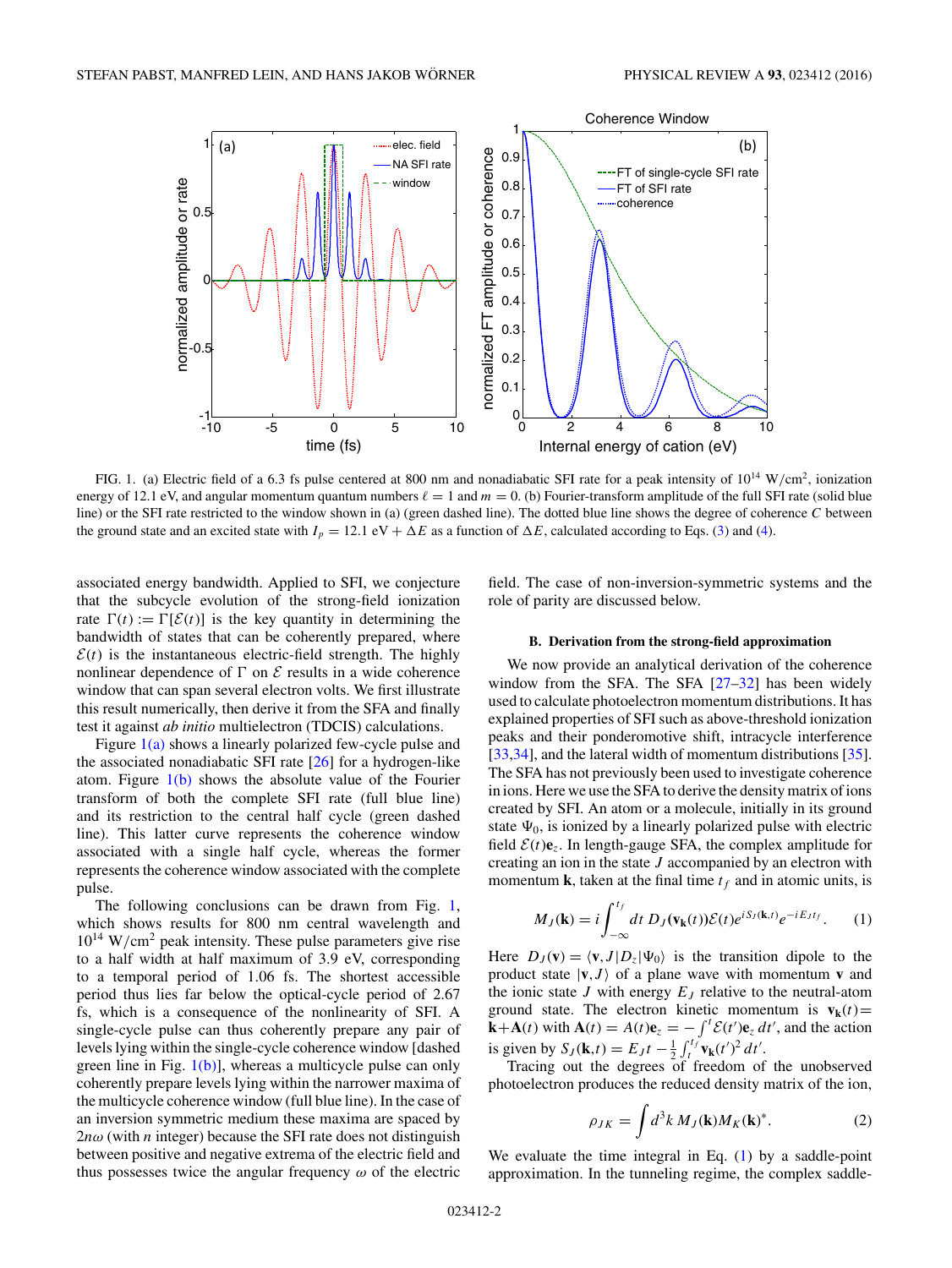<span id="page-2-0"></span>point times given by  $\frac{\partial}{\partial t} S_J(\mathbf{k}, t) = 0$  are near the classical ionization times defined by  $k_z + A(t) = 0$ . For simplicity, we assume that the transition dipoles do not have a singularity at the saddle point, which is true for bound states of limited spatial extension. Electron wave packets contributing to the same final momentum, but emitted at different times, have small overlap because of rapid wave-packet spreading in the continuum. Hence, we determine the coherence by neglecting terms where two ionic states are populated at different classical times. We restrict the  $k<sub>z</sub>$  integration to the classically allowed range and rewrite it as a time integral by substitution. For  $t_f \rightarrow \infty$ , small  $E_J$  and small  $k_{\perp}^2 = k_x^2 + k_y^2$ , we thus find

$$
\rho_{JK} = \int_{-\infty}^{\infty} dt \sqrt{\Gamma_J \Gamma_K} \operatorname{sgn}[\mathcal{E}(t)]^{(2-P_J - P_K)/2} e^{i(E_J - E_K)t}.
$$
 (3)

To reach this result, we have approximated  $D_J =$  $c_J D(k_{\perp}) f_J(\text{sgn}[\mathcal{E}(t)])$  with a constant  $c_J$  and a state-independent function *D*. The function  $f_J(x) = x^{(1-P_J)/2} |f_J(x)|$  with  $P_J = \pm 1$  describes inversion  $x^{(1-P_J)/2} |f_J(x)|$  with symmetry: for states with defined electronic parity, we have  $f_J(x) = x^{(1-P_J)/2}$ ; for polar molecules,  $f_J$  accounts for the asymmetry of ionization. The instantaneous ionization rate is given by  $\Gamma_J(t) = \exp(-\frac{2\sqrt{2E_J}^3}{3|\mathcal{E}(t)|})|c_J f_J|^2 \Gamma_{\perp}(t)$  with  $\Gamma_{\perp}(t)$ capturing the state-independent integral over the transverse momentum. The ionization rates can be quantitatively calculated by improved methods that include the Coulomb potential, nonadiabatic effects, or molecular electronic structure [\[26,31,36,37\]](#page-4-0). These results enable us to calculate the coherence between states *J* and *K* as follows:

$$
C = \frac{|\rho_{JK}|}{\sqrt{\rho_{JJ}\rho_{KK}}}.\tag{4}
$$

The limit  $C = 1$  represents a pure state, whereas  $C = 0$ represents a mixed state which displays no time dependence at all.

The results obtained from this derivation are compared to the simple model in Fig. [1.](#page-1-0) The dotted curve in Fig. [1](#page-1-0) shows the degree of coherence *C* between the ground state and an excited state as a function of their energy separation, calculated according to Eqs.  $(3)$  and  $(4)$  using the nonadiabatic tunneling rate [\[26\]](#page-4-0). The close agreement between the two blue curves in Fig. [1](#page-1-0) shows that the Fourier-transform-based coherence window (full curve) is a good predictor of the coherence (dotted curve) derived from the SFA. These results thus confirm our conjecture and Eq. (3) simultaneously introduces two important refinements. First, the coherence window depends on the SFI rates to both final states, the ground and the excited state. Indeed, Eq. (3) represents the Fourier transform of the geometric mean of the two ionization rates evaluated at the difference of the ionization energies  $\Delta E = E_K - E_J$ . The comparison of the full and dotted lines in Fig.  $1(b)$  shows that this effect is only important at high internal energies of the cation. Second, the shape of the coherence window is sensitive to the parity of the final states. If the states *J* and *K* have the same parity ( $P_J P_K = 1$ ), the coherence will peak at  $\Delta E = 0$ . For a long pulse, the integrand is nearly a periodic function leading to peaks of the coherence when  $\Delta E$ is an even multiple of  $\omega$ . If, on the other hand, *J* and *K* differ in parity  $(P_J P_K = -1)$  the integrand changes sign every half



FIG. 2. Level structure of the artificial xenon atom used in the TDCIS calculations to represent the case of initial states of the (a) same parity and (b) opposite parities.

cycle and the coherence peaks at odd multiples of *ω*. For polar molecules, electronic parity is not defined and, consequently, the coherence peaks appear at all integer multiples of *ω*.

# **C. TDCIS calculations**

We now validate these predictions beyond the framework of the SFA and additionally analyze the roles played by laser-induced transitions and channel interactions by turning to TDCIS calculations [\[38,39\]](#page-4-0). All TDCIS calculations in this article use an artificial Xe atom with tunable energy-level separations as illustrated in Fig. 2. Figure [3](#page-3-0) illustrates the role of parity through the coherence *C* between two ionic states of (a) the same and (b) opposite parities as a function of their energy separation  $\Delta E$ . The lowest ionization energy (12.1 eV) is kept constant in all cases. We illustrate the case of equal parity, using the  $5p_{1/2}^{-1}$  and  $5p_{3/2}^{-1}$  fine-structure states  $(m_J = 1/2)$  of Xe<sup>+</sup>. The 5*s*<sup>-1</sup> and 5*p*<sup>-1</sup> states with spin-orbit coupling artificially set to zero serve as an illustration for the case of final states with opposite parities.

### **III. DISCUSSION**

Figure [3](#page-3-0) compares the TDCIS results (red line) with the model [Eq. (4)] based on the nonadiabatic tunneling rates. Both theories agree in predicting the local maxima of the coherence at  $\Delta E = 2n\omega$  for the same-parity case and  $\Delta E = (2n + 1)\omega$  for the opposite-parity case. In the case of equal parities [Fig.  $3(a)$ ], a very good general agreement between the model and the TDCIS calculations is obtained. This result shows that the model accurately captures the physical processes behind the creation of coherence. In the case of opposite parities [Fig.  $3(b)$ ], the model and TDCIS calculations still agree very well, except for the 1*ω* peak which is unexpectedly small in the TDCIS calculations. Panel (c) shows that this suppression is a consequence of laser-driven transitions between the dipole-coupled 5*p*−<sup>1</sup> and 5*s*−<sup>1</sup> states of  $Xe<sup>+</sup>$ . When the corresponding transition dipole moment is set to zero in the TDCIS calculations, the normal situation of monotonically decreasing coherence peaks is recovered.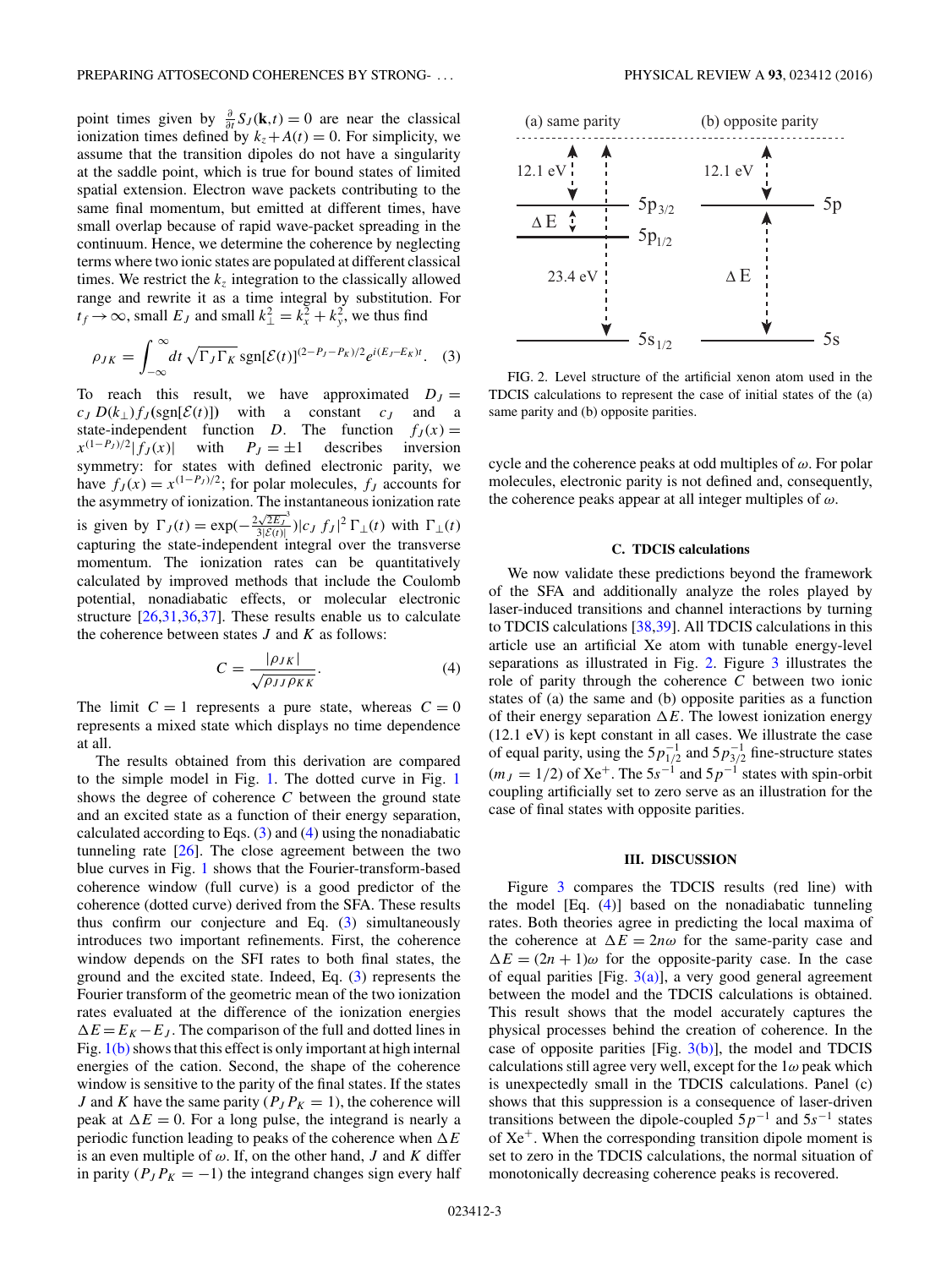<span id="page-3-0"></span>

FIG. 3. Coherence between two ionic states prepared by SFI with the same (a) or opposite  $[(b),(c)]$  parities as a function of their separation  $\Delta E$ . The states in (a) are the  $5p_{1/2}^{-1}$  and  $5p_{3/2}^{-1}$  of  $Xe^{+}$  $(m_J = 1/2)$ , and in (b) the states  $5s^{-1}$  and  $5p_0^{-1}$  with spin-orbit interactions turned off. Results are shown for TDCIS (solid red) and Eq. [\(4\)](#page-2-0) using nonadiabatic tunneling rates [\[26\]](#page-4-0) (dotted blue). (c) same as (b) comparing the full TDCIS calculation with the result obtained by setting the  $5s^{-1} \leftrightarrow 5p_0^{-1}$  transition dipole moment to zero. In all panels the ionizing pulse is 12.7 fs (FWHM) long, has a peak intensity of  $10^{14}$  W/cm<sup>2</sup>, and a central wavelength of 1900 nm. The vertical dashed lines mark energy splittings corresponding to 2*nω* and  $(2n + 1)\omega$ , respectively.

Figure 4 shows the dependence of the coherence on the intensity  $[(a),(b)]$  and wavelength  $(c)$  of the driving pulse. The influence of the intensity is generally rather weak. In the case of equal parities (a), higher intensities suppress the coherence for high-lying excited states. This is explained by the broadening of the temporal ionization window with increasing intensity. In the case of opposite parities (b), an increase of the intensity leads to a suppression of the first peak, which supports the interpretation of Figs.  $3(b)$ and  $3(c)$  that laser-induced transitions reduce this coherence. A complementary behavior is observed in the 3*ω* peak which is found to increase with the intensity.

The effect of the wavelength is studied in Fig.  $4(c)$  by displaying the coherence between the  $5p_{1/2}^{-1}$  and  $5p_{3/2}^{-1}$  states of  $Xe^+$  ( $m_J = 1/2$ ), using a single-cycle laser pulse at all wavelengths. We compare the results of the model using nonadiabatic tunneling rates (blue dashed line) with the model using quasistatic rates (green dotted line). We find that the two models agree at long wavelengths, but the quasistatic rates overestimate the coherence at wavelengths ranging from 800 to 2000 nm. The additional comparison with TDCIS calculations (red line) shows that the interaction between ionization channels, present in TDCIS but absent in both model calculations, additionally suppresses the degree of coherence at all wavelengths.



FIG. 4. (a) Effect of the intensity on the coherence between the  $5p_{1/2}^{-1}$  and  $5p_{3/2}^{-1}$  states of Xe<sup>+</sup> ( $m_J = 1/2$ ) as a function of their energy separation from TDCIS calculations. (b) Same as (a) for the 5*s*−<sup>1</sup> and  $5p_0^{-1}$  states. All other pulse parameters are the same as in Fig. 3. (c) Effect of the wavelength on the coherence between  $5p_{1/2}^{-1}$  and 5*p*<sup>-1</sup><sub>3/2</sub> using an energy-level separation of 1.3 eV, a peak intensity of  $10^{14}$  W/cm<sup>2</sup>, and a single-cycle pulse at each wavelength.

### **IV. CONCLUSION**

In conclusion, we have introduced an intuitive approach to predicting the degree of coherence between multiple states of a cation prepared by SFI. We showed that laser-induced transitions, nonadiabatic effects in tunneling, and channel interactions generally tend to decrease the degree of coherence predicted by our simple model. We have further shown how coherent hole wave packets can be selectively created with multicycle strong-field pulses that may be much longer than the period of the prepared dynamics itself. This property alleviates the need for single-cycle IR pulses that are challenging to create. In inversion-symmetric systems, the hole coherence maximizes at  $\Delta E = 2n\omega$ , with *n* integer, for ionic states of the same parities and at  $\Delta E = (2n + 1)\omega$  for states of opposite parities. In systems lacking inversion symmetry, such as polar molecules, local maxima of the coherence are in contrast expected for  $\Delta E = n\omega$ . The described approach finally also offers a way to selectively create coherent wave packets involving specific hole states that could not be generated with short "delta-like" strong-field or attosecond XUV pulses. A generalization to multicolor pulses opens the path to an even higher selectivity in creating attosecond electronic wave packets involving multiple ionic states.

# **ACKNOWLEDGMENTS**

S.P. is funded by the Alexander von Humboldt Foundation. This work was supported by the NSF through a grant to ITAMP. S.P. thanks the Helmholtz association for financial support through the Helmholtz Ph.D. prize. M.L. acknowl